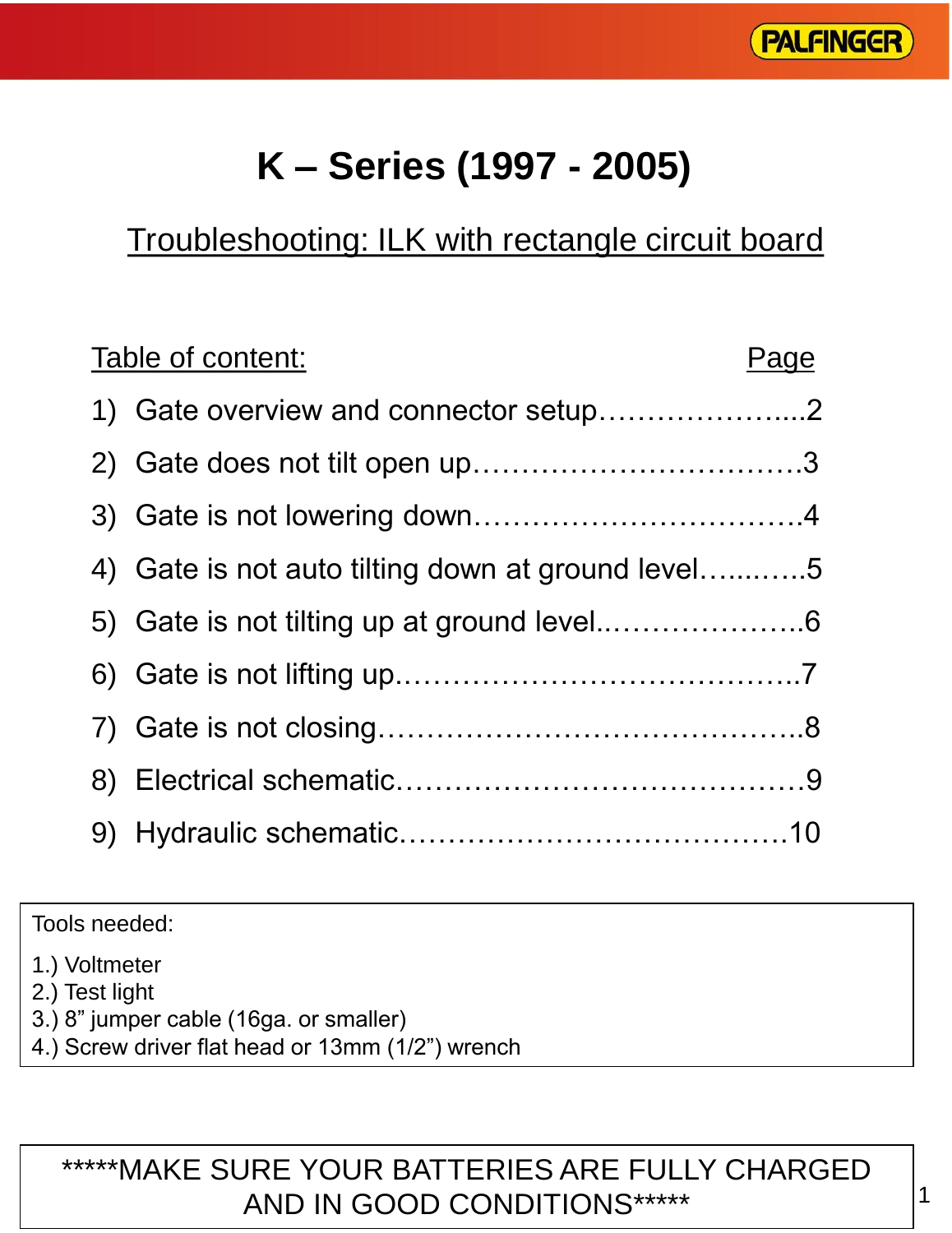### Overview of liftgate and schematic of circuit board

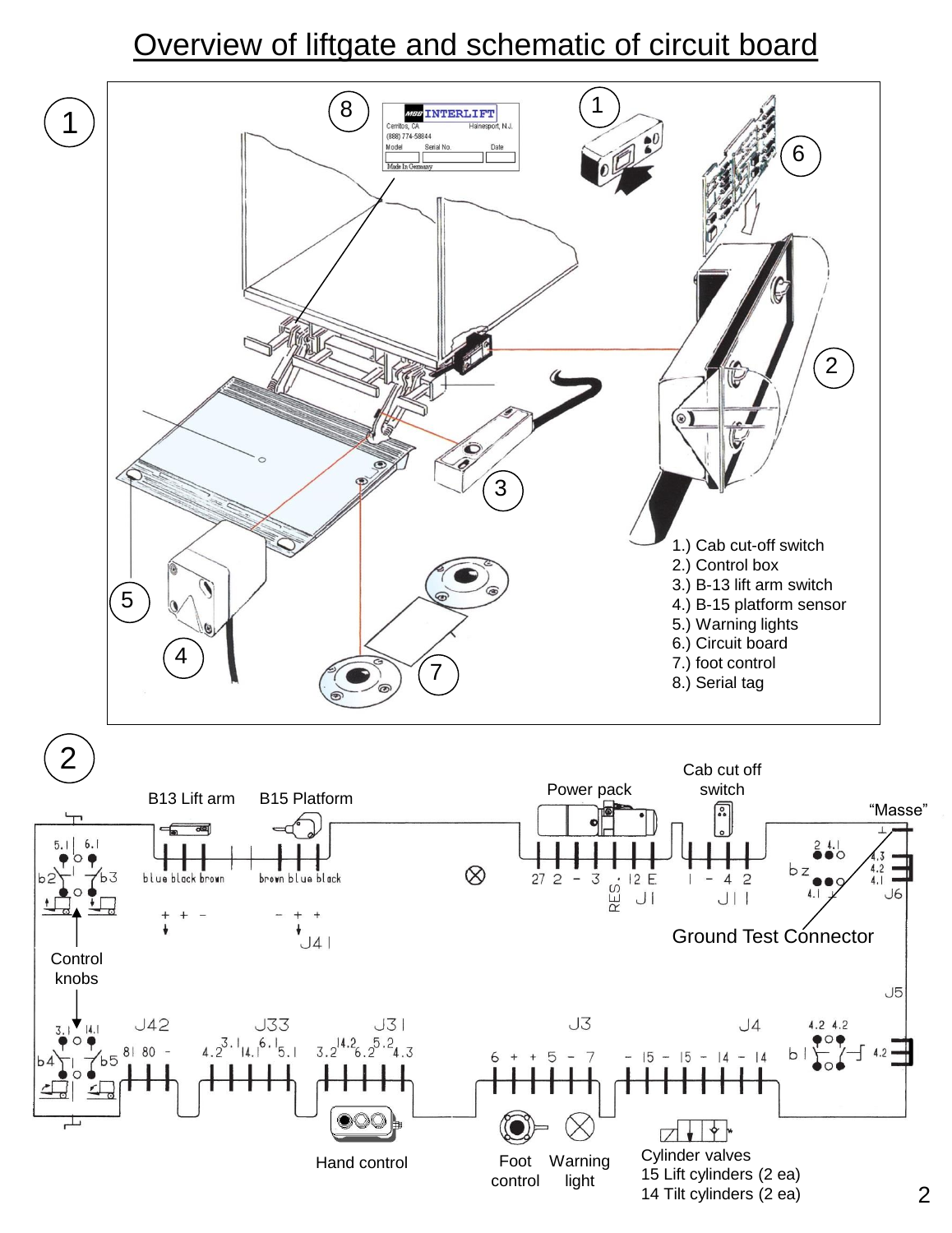

ILK

Series

# 1) GATE DOES NOT TILT OPEN UP

### 1.1) Check Battery Power

a) Check resettable Circuit Breaker on top of batteries  $\rightarrow$  Push Reset Tab back in, if popped out

- b) Check fuse on top of batteries (qty 1), at pump & motor (qty 2) inside the main tube on passenger side and/or at circuit board (qty 2)
- c) Start truck and run engine in fast idle for charging the battery  $\rightarrow$  if liftgate starts working, recharge batteries  $\rightarrow$  test batteries and truck charging system
- d) Check power on board between J-11 #4 and Ground "Masse" with voltmeter by turning the up-function knob and hold for 10 sec with gate in stored position (DEADHEAD GATE) (above 10 Volt is necessary for proper use of liftgate)  $\rightarrow$  less than 10 V; Jump #2 to #4 on J-11 $\rightarrow$  voltage jumps more than 1volt, call Palfinger for assistance

#### **\*\*\*\*DO NOT LEAVE JUMPER ON J-11 – GATE MUST BE SHUT OFF WHEN NOT IN USE\*\*\*\***

### 1.2) Check for short in optional equipment

- a) Unplug J-3(warning light and foot control), J-41(B-13 and B-15 Sensors) and J-31(Hand control) Keep the 3 connectors unplugged (gate will operate without plugs connected)
- b) Unplug J-1 (Main power), wait 10 seconds and plug J-1 back to the board (Reset the board)
- c) Plug each connector back, one at a time and check functions of gate after plugging in each

### 1.3) Check voltage supply to release valves on tilt cylinder

- a) Check voltage at J4 #14 and Ground "Masse" while turning the tilt knob for opening up the release valves at the tilt cylinders. No Voltage  $\rightarrow$  check for bad turning knob or loose wire in control box
- b) Listen for clicking of the release valves at the tilt cylinders (outer cylinders)
	- If valves are not clicking  $\rightarrow$  check wire for damaged spots, loose connections or a bad valve

### 1.4) Check motor solenoid power

- a) Check voltage at J-1 #3 and Ground "Masse" to engage motor solenoid while turning knob No voltage  $\rightarrow$  board might be damaged
- b) Check voltage at small motor solenoid studs and Ground "Masse" while turning knob and listen for clicking of the motor solenoid – no voltage or clicking  $\rightarrow$  check wire to motor solenoid
- c) Check for voltage across the small motor solenoid studs (#3 and -) with test light while turning knob See a light  $\rightarrow$  power is reaching solenoid.
- d) Check for main power at the big solenoid studs, one has voltage; if not check connections to battery
- e) Check both big solenoid studs for voltage while turning the opening knob  $\rightarrow$  if not  $\rightarrow$  solenoid is bad
- f) Jump large terminals at motor solenoid
	- If motor runs  $\rightarrow$  motor solenoid is bad
	- If motor does not run  $\rightarrow$  Bad motor or bad ground
	- Tap on motor  $\rightarrow$  motor starts running bad brushes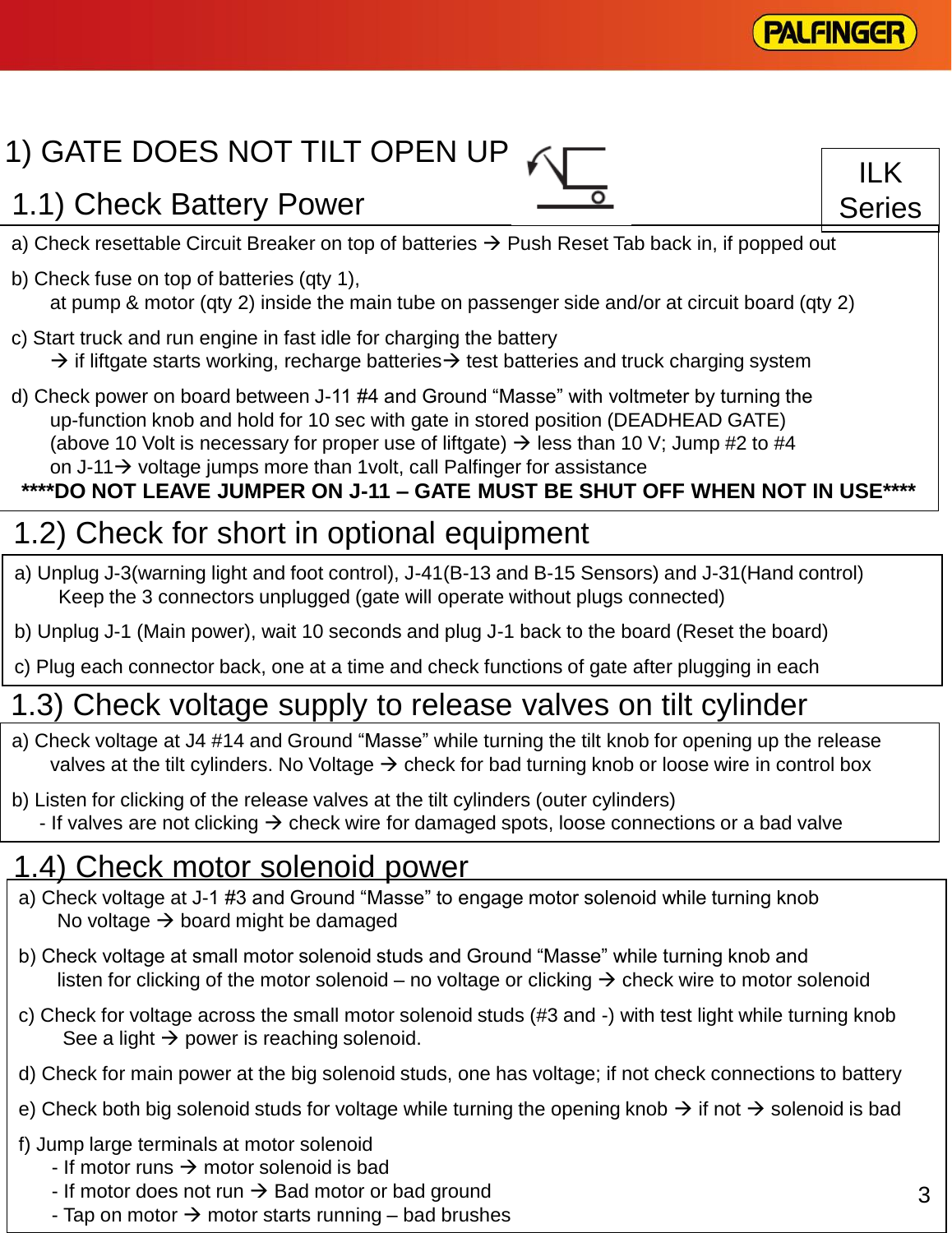

ILK

Series

# 2) GATE IS NOT LOWERING DOWN <sub>I</sub>

### 2.1) Check Battery Power

a) Check resettable Circuit Breaker on top of batteries  $\rightarrow$  Push Reset Tab back, if popped out.

- b) Check fuse on top of batteries (qty 1) at pump& motor (qty 2) inside the main tube on passenger side and/or at circuit board (qty 2)
- c) Start truck and run engine in fast idle for charging the battery  $\rightarrow$  if liftgate starts working, recharge batteries  $\rightarrow$  test batteries and truck charging system
- d) Check power on board between J-11 #4 and Ground "Masse" with voltmeter by turning the up-function knob and hold for 10 sec with gate in stored position (DEADHEAD GATE) (above 10 Volt is necessary for proper use of liftgate)  $\rightarrow$  less than 10V; Jump #2 to #4 on J-11  $\rightarrow$  voltage jumps more than 1 volt, call Palfinger for assistance

#### **\*\*\*\*DO NOT LEAVE JUMPER ON J-11 – GATE MUST BE SHUT OFF WHEN NOT IN USE\*\*\*\***

### 2.2) Check for short in optional equipment

- a) Unplug J-3(warning light and foot control), J-41(B-13 and B-15 Sensors) and J-31(Hand control) Keep the 3 connectors unplugged (gate also operates without plugs connected)
- b) Unplug J-1 (Main power), wait 10 seconds and plug J-1 back to the board (Reset the board)
- c) Plug each connector back one at a time and check functions of gate after plugging in each

# 2.3) Check voltage supply to release valves on lift cylinder

- a) Check voltage between Ground "Masse" to J4 #15 while turning the lowering knob for opening the release valves at the lift cylinders. No voltage  $\rightarrow$  check for bad knob or loose wire at control panel
- b) Listen for clicking of the release valves at the lift cylinder (inner cylinders)  $\rightarrow$  If valves are not clicking  $\rightarrow$  check wire for damaged spots or loose connections

# 2.4) Gate is lowering down very slowly  $\rightarrow$  S5 at motor not engaged

- a) Check Voltage at Ground "Masse" and J1 #12 while turning down knob to engage the shift valve at the pump and motor inside the main tube
- b) Override the shift valve by pushing down the center brass pin with small Phillips screwdriver while turning the down knob
	- $\rightarrow$  Gate will lower down  $\rightarrow$  check the valve and look for damaged wire or loose connections

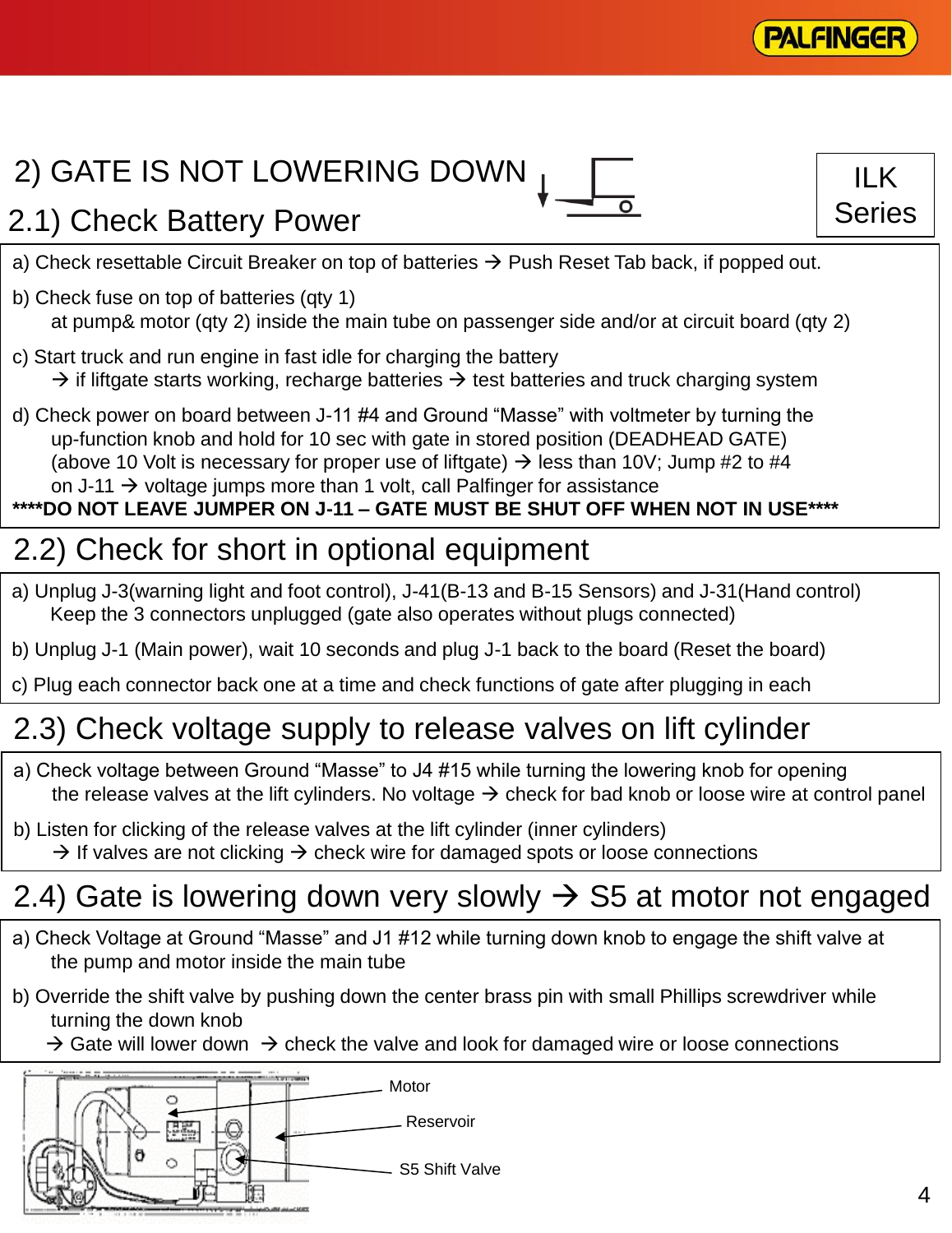

### 3) GATE IS NOT AUTO TILTING AT GROUND LEVEL





# 3.1) Check Battery Power

- a) Check resettable Circuit Breaker on top of batteries  $\rightarrow$  Push Reset Tab back in, if popped out
- b) Check fuse on top of batteries (qty 1) at pump& motor (qty 2) inside the main tube on passenger side and/or at circuit board (qty 2)
- c) Start truck and run engine in fast idle for charging the battery  $\rightarrow$  if liftgate starts working, recharge batteries  $\rightarrow$  test batteries and truck charging system
- d) Check power on board between J-11 #4 and Ground "Masse" with voltmeter (above 10 Volt is necessary for proper use of liftgate)  $\rightarrow$  less than 10V; Jump #2 to #4 on J-11  $\rightarrow$  voltage jumps more than 1 volt, call Palfinger for assistance

#### **\*\*\*\*DO NOT LEAVE JUMPER ON J-11 – GATE MUST BE SHUT OFF WHEN NOT IN USE\*\*\*\***

# 3.2) Check adjustment of auto-tilt sensor B-13

a) Check the position of the B-13 Sensor on the inside of the passenger side lift arm  $\rightarrow$  Sensor has to be in a horizontal position when gate is 8"-10" above ground

b) Check if the outer J-41 Plug is loose (color sequence = blue, black, brown)

# 3.3) Check function of turning knobs

a) Check voltage at lowering knob # 6.1 to Ground "Masse" for lowering signal

 $\rightarrow$  Voltage on lowering knob # 6.1  $\rightarrow$  knob is ok;

 $\rightarrow$  No voltage  $\rightarrow$  Check for tight fit of knob and if necessary change knob incl. contact block

# 3.4) Check voltage supply to release valves on tilt cylinder

- a) Check voltage at J-41 #(BLACK)(B-13) to Ground "Masse" while platform is on ground  $\rightarrow$  12V
- b) Check voltage at J-41 #(BLUE)(B-13) to Ground "Masse" while platform is on ground  $\rightarrow$  12V  $\rightarrow$  No voltage on BLUE  $\rightarrow$  Look for damaged spots or loose connection or B-13 is bad
- c) Check voltage at J4 #14 and Ground "Masse" while turning the lowering knob when gate is on ground for opening up the release valves at the tilt cylinders
- d) Listen for clicking of the release valves at the tilt cylinder (outer cylinders)  $\rightarrow$  If valves are not clicking  $\rightarrow$  check wire for damaged spots or loose connections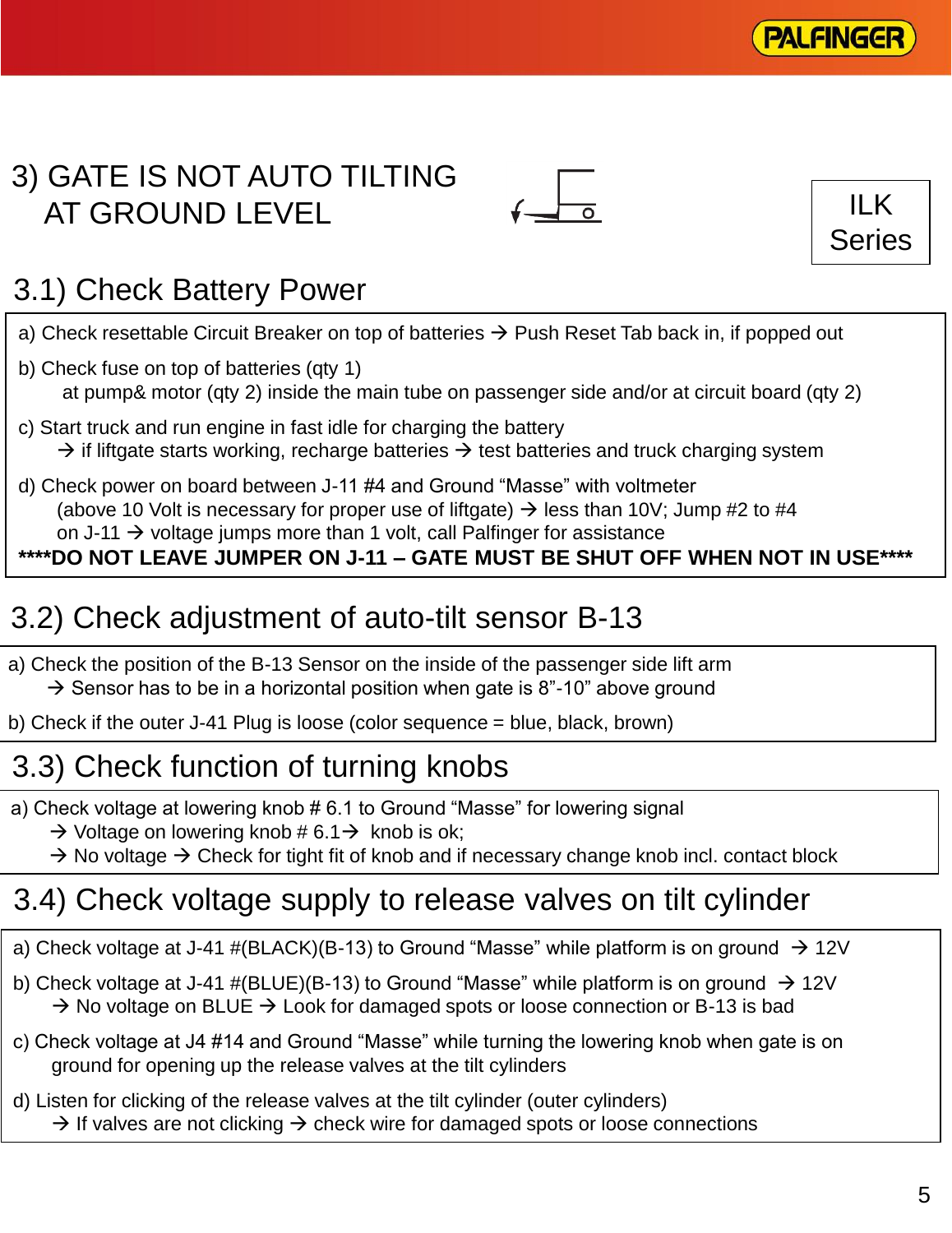

# 4) GATE IS NOT TILTING UP AT GROUND

### 4.1) Check Battery Power

ILK **Series** 

a) Check resettable Circuit Breaker on top of batteries  $\rightarrow$  Push Reset Tab back in, if popped out

- b) Check fuses on top of batteries (qty 1) at pump& motor (qty 2) inside the main tube on passenger side and/or at circuit board (qty 2)
- c) Start truck and run engine in fast idle for charging the battery

 $\rightarrow$  if liftgate starts working, recharge batteries  $\rightarrow$  test batteries and truck charging system

### 4.2) Check function of turning knobs

- a) Check voltage at lowering knob # 5.1 to Ground "Masse" for lifting signal
	- $\rightarrow$  Voltage on lowering knob #5.1  $\rightarrow$  knob is ok;
	- $\rightarrow$  No voltage  $\rightarrow$  Check for tight fit of knob and if necessary change knob incl. contact block

# 4.3) Check motor solenoid power to run the motor

- a) Check voltage at J-1 #3 to Ground "Masse" while turning lift knob to engage motor solenoid
- b) Check for voltage at small motor solenoid studs and Ground "Masse" while turning knob and listen for clicking of the motor solenoid – no voltage or clicking  $\rightarrow$  check wire to motor solenoid
- c) Check for voltage across the small motor solenoid studs (#3 and -) with test light while turning knob  $\rightarrow$  See a light  $\rightarrow$  power is reaching solenoid.
- d) Check for main power at the big solenoid studs, one has voltage; if not check connections to battery
- e) Check both big solenoid studs for voltage while turning the opening knob  $\rightarrow$  if not  $\rightarrow$  solenoid is bad
- f) Jump large terminals at motor solenoid
	- If motor runs  $\rightarrow$  motor solenoid is bad
	- If motor does not run  $\rightarrow$  Bad motor or bad ground
	- Tap on motor  $\rightarrow$  motor starts running bad brushes

# 4.4) Check function of shift valve S5 at pump & motor

- a) Check voltage at J-1 #12 and Ground "Masse" while turning knob to engage the shift valve at the pump and Motor inside the main tube
- b) While turning the knob to make the motor run, override shift valve by pushing down the center brass pin with small Phillips screwdriver

 $\rightarrow$  Gate will tilt up, if not  $\rightarrow$  check the valve and look for damaged wire or loose connections

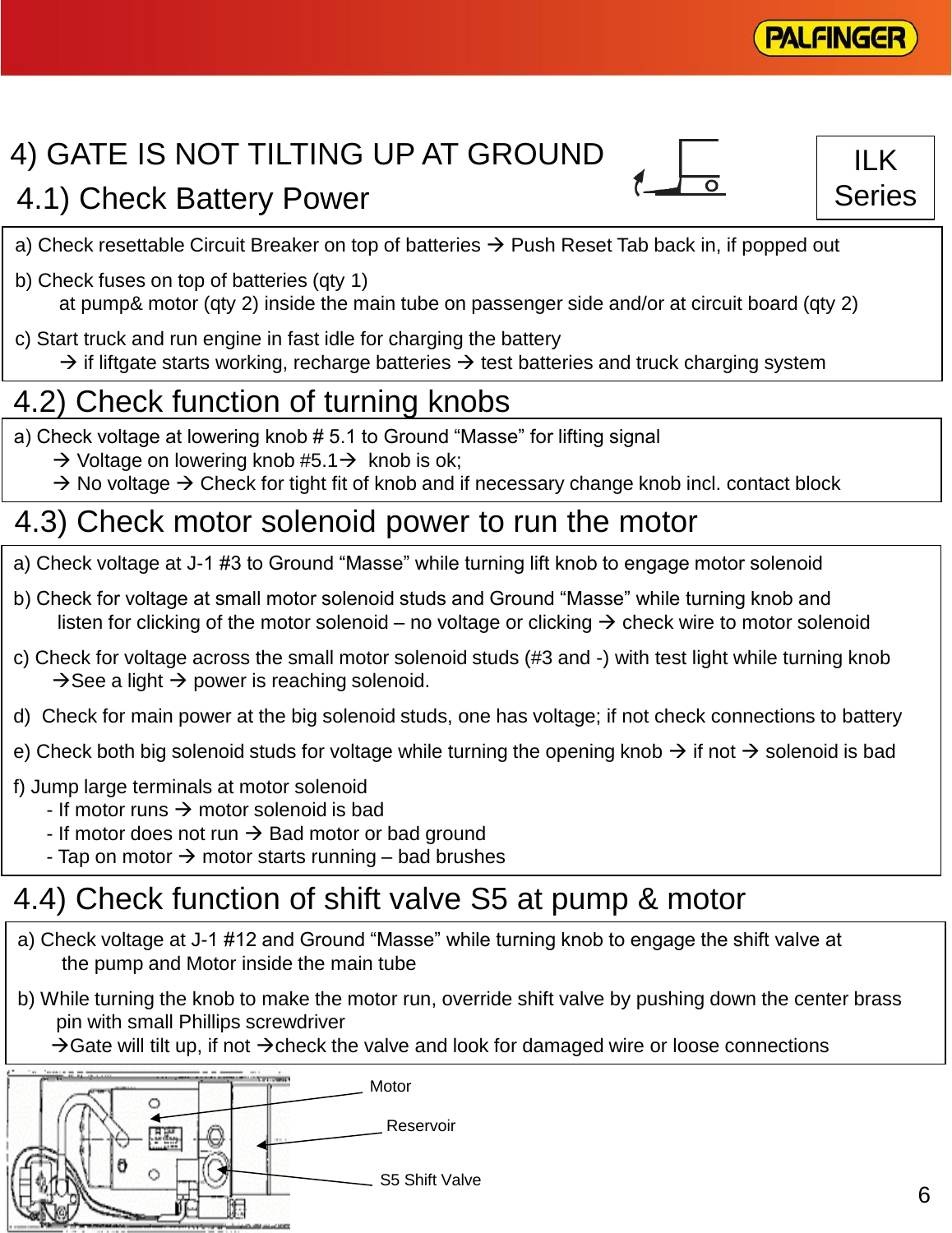

ILK

Series

# 5) GATE IS NOT LIFTING UP



# 5.1) Check Battery Power

- a) Check resettable Circuit Breaker on top of batteries  $\rightarrow$  Push Reset Tab back in, if popped out.
- b) Check fuse on top of batteries (qty 1) at pump& motor (qty 2) inside the main tube on passenger side and/or at circuit board (qty 2)
- c) Start truck and run engine in fast idle for charging the battery  $\rightarrow$  if liftgate start working, recharge batteries  $\rightarrow$  test batteries and truck charging system
- d) Check power on board between J-11 #4 and "Masse" with voltmeter (above 10 volt is necessary for proper use of liftgate)  $\rightarrow$  less than 10V; Jump #2 to #4 on J-11  $\rightarrow$  voltage jumps more than 1 volt, call Palfinger for assistance

#### **\*\*\*\*DO NOT LEAVE JUMPER ON J-11 – GATE MUST BE SHUT OFF WHEN NOT IN USE\*\*\*\***

# 5.2) Check function of turning knobs

- a) Check voltage at lowering knob # 5.1 to Ground "Masse" for lifting signal
	- $\rightarrow$  Voltage on lowering knob #5.1 $\rightarrow$  knob is ok;
	- $\rightarrow$  No voltage  $\rightarrow$  Check for tight fit of knob and if necessary change knob incl. contact block

# 5.3) Check for short in optional equipment

- a) Unplug J-3(warning light and foot control), J-41(B-13 and B-15 Sensors) and J-31(Hand control) Keep the 3 connectors unplugged (gate also operates without plugs connected)
- b) Unplug J-1 (Main power), wait 10 seconds and plug J-1 back to the board (Reset the board)
- c) Plug each connector back one at a time and check functions of gate after plugging in each.

# 5.4) Check motor solenoid power to run the motor

- a) Check for voltage at J-1 #3 to Ground "Masse" to engage motor solenoid while turning lift knob
- b) Check for voltage at small motor solenoid studs to Ground "Masse" while turning knob and listen for clicking of the motor solenoid – no voltage or clicking  $\rightarrow$  check wire to motor solenoid
- c) Check voltage across the small motor solenoid terminals (#3 and -) with test light while turning knob See a light  $\rightarrow$  power is reaching solenoid.
- d) Check for main power at the large solenoid studs one has voltage; if not check connections to battery
- e) Check both big solenoid studs for voltage while turning the opening knob  $\rightarrow$  if not  $\rightarrow$  solenoid is bad
- f) Jump large terminals at motor solenoid
	- If motor runs  $\rightarrow$  motor solenoid is bad
	- If motor does not run  $\rightarrow$  Bad motor or bad ground
	- Tap on motor  $\rightarrow$  motor starts running bad brushes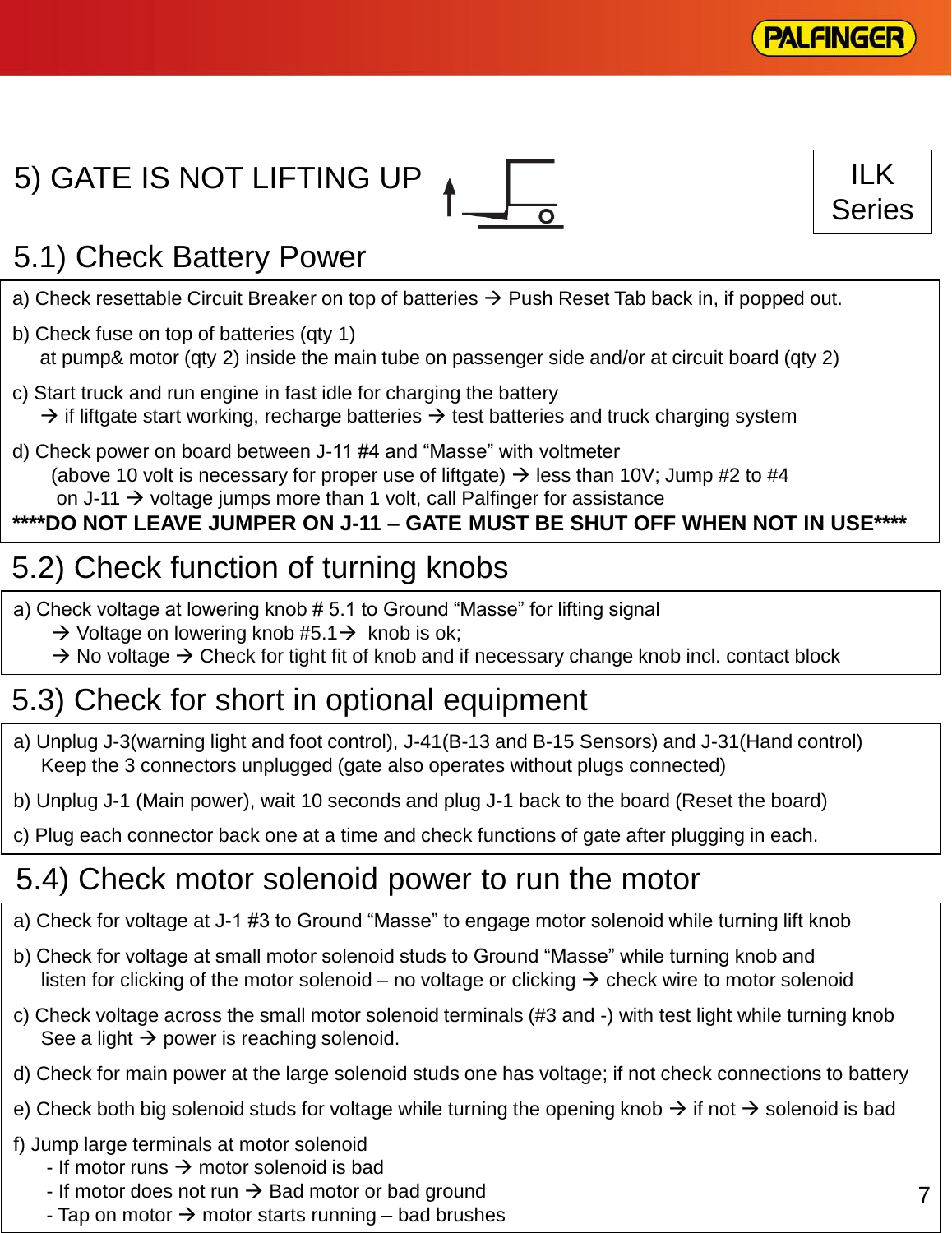

# 6) GATE IS NOT CLOSING





## 6.1) Check Battery Power

- a) Check resettable Circuit Breaker on top of batteries  $\rightarrow$  Push Reset Tab back in, if popped out
- b) Check fuse on top of batteries (qty 1) at pump& motor (qty 2) inside the main tube on passenger side and/or at circuit board (qty 2)
- c) Start truck and run engine in fast idle for charging the battery  $\rightarrow$  if liftgate start working, recharge batteries  $\rightarrow$  test batteries and truck charging system
- d) Check power on board between J-11 #4 and "Masse" with voltmeter by turning the up-function knob and hold for 10 sec with gate in stored position (DEADHEAD GATE) (above 10 Volt is necessary for proper use of liftgate)  $\rightarrow$  less than 10V; Jump #2 to#4 on J-11  $\rightarrow$  voltage jumps more than 1 volt, call Palfinger for assistance

### **\*\*\*\*DO NOT LEAVE JUMPER ON J-11 – GATE MUST BE SHUT OFF WHEN NOT IN USE\*\*\*\***

# 6.2) Check function of turning knobs

- a) Check voltage at lowering knob # 3.1 to Ground "Masse" for tilting signal
	- $\rightarrow$  Voltage on lowering knob #3.1  $\rightarrow$  knob is ok;
	- $\rightarrow$  No voltage  $\rightarrow$  Check for tight fit of knob and if necessary change knob incl. contact block

### 6.3) Check for S5 valve on pump & motor not engaged

- a) Check Voltage at J1 #12 and Ground "Masse" while turning knob to engage the shift valve at the pump and motor inside the main tube
- b) Override the shift valve by pushing down the center brass pin with small Phillips screwdriver while turning the up knob
	- $\rightarrow$  Gate will close up  $\rightarrow$  check the valve and look for damaged wire or loose connections

### 6.4) Check motor solenoid power to run the motor

- a) Check voltage at J-1 #3 and Ground "Masse" to engage motor solenoid while turning lift knob
- b) Check voltage at small motor solenoid studs and Ground "Masse" while turning knob and listen for clicking of the motor solenoid – no voltage or clicking  $\rightarrow$  check wire to motor solenoid
- c) Check voltage across the small motor solenoid terminals (#3 and -) with test light while turning knob See a light  $\rightarrow$  power is reaching solenoid
- d) Check main power at the large solenoid studs, one has voltage; if not check connections to battery
- e) Check both big solenoid studs for voltage while turning the opening knob  $\rightarrow$  if not  $\rightarrow$  solenoid is bad
- f) Jump large terminals at motor solenoid
	- If motor runs  $\rightarrow$  motor solenoid is bad
	- If motor does not run  $\rightarrow$  Bad motor or bad ground
	- Tap on motor  $\rightarrow$  motor starts running  $\rightarrow$  bad brushes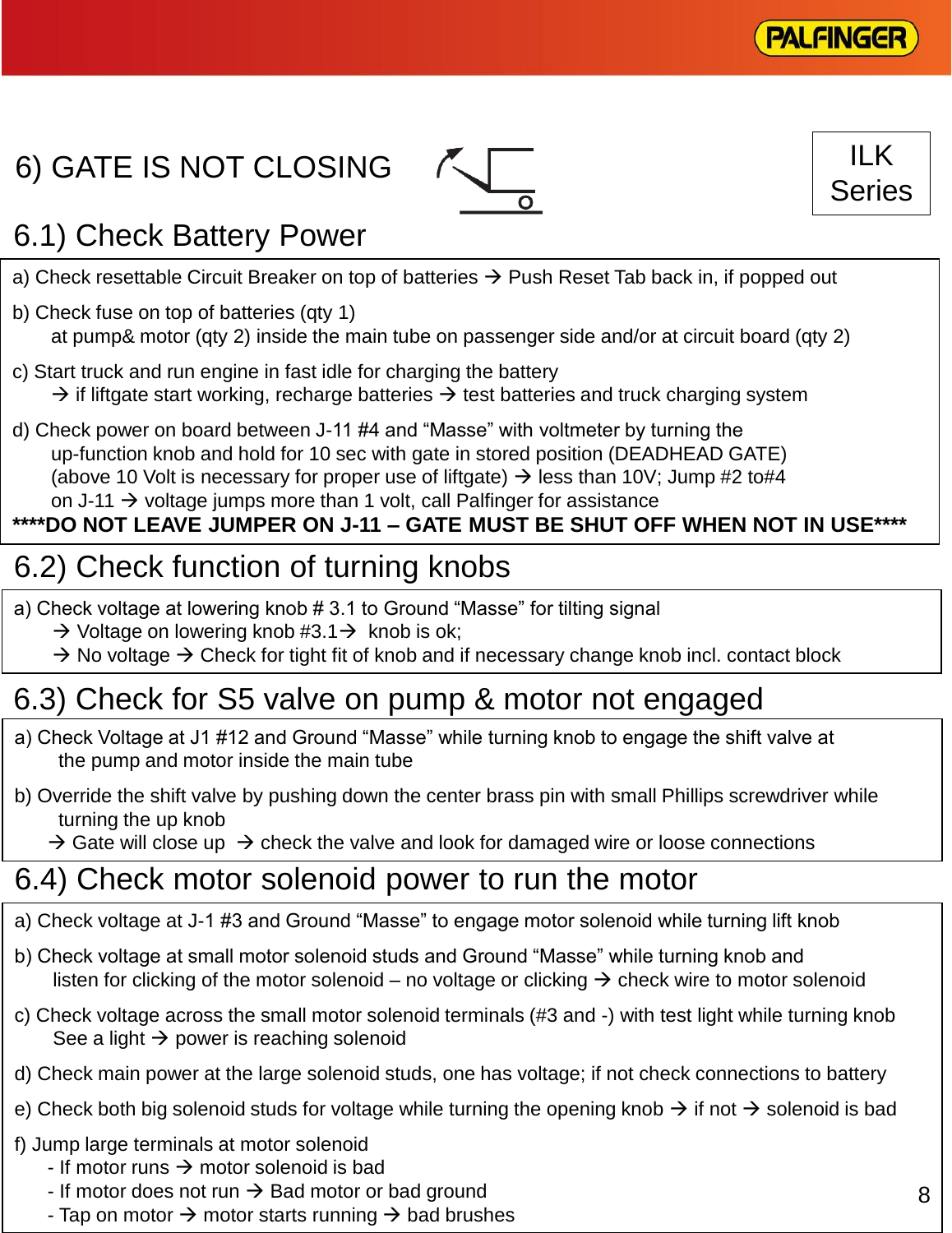### Electrical schematic